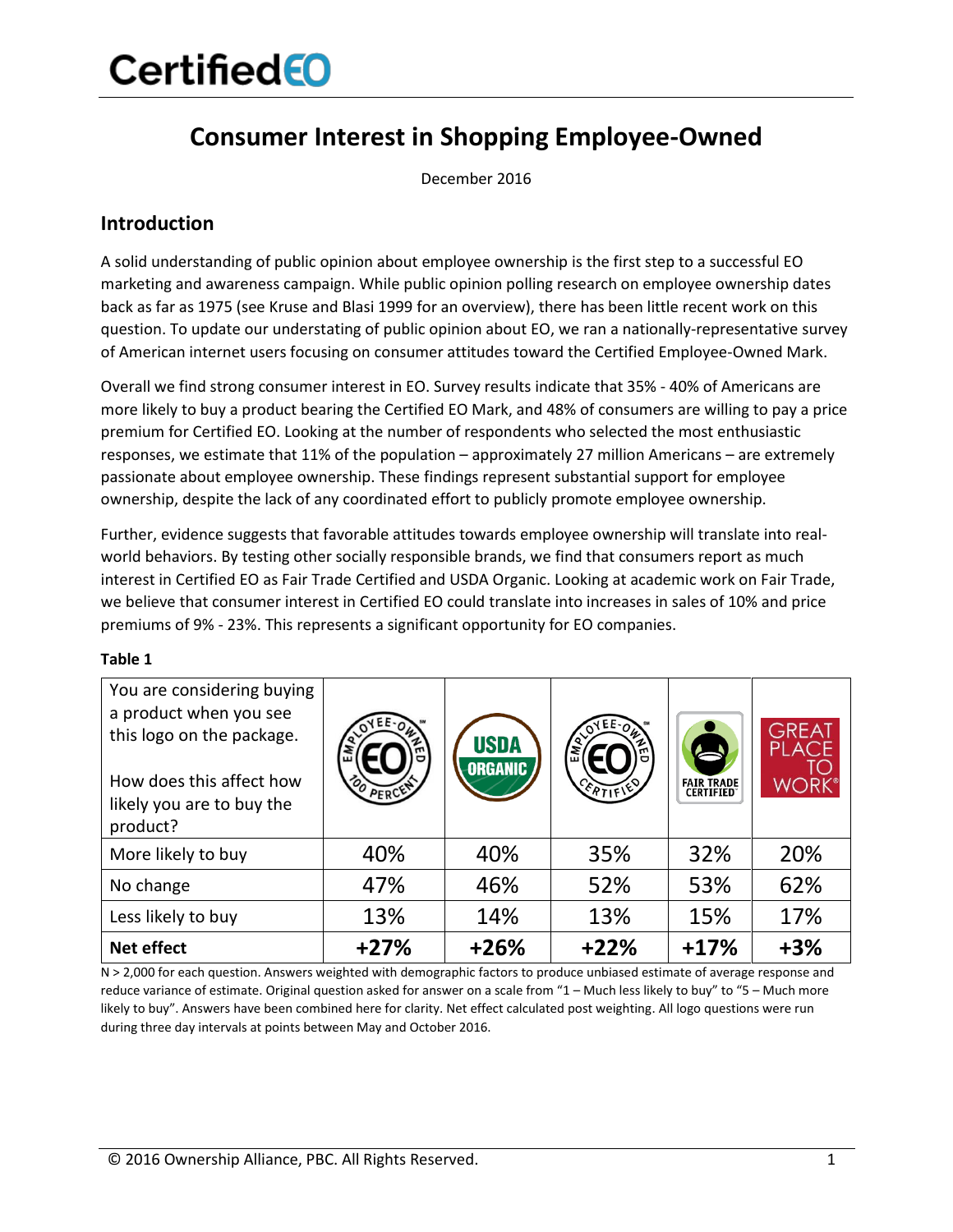## **CertifiedEO**

### **Consumer influence**

We use Google Consumer surveys to test consumer opinion on employee ownership with a nationallyrepresentative survey of American internet users. First we look at how Certified EO labeling affects consumer interest in purchasing a product. We tell respondents "You are considering buying a product when you see this logo on the package. How does this affect how likely you are to buy the product?" before showing them one of many logos representing socially responsible brands including Certified EO. Results are shown in Table 1.

We find several striking results. First, there is strong overall support for employee ownership. 35% of Americans say they would be more likely to buy a product carrying the Certified EO Mark. With roughly 250 million adults in America<sup>1</sup>, 35% translates into about 87 million consumers who are more likely to buy Certified EO products. Second, Americans differentiate between EO and 100% EO. 4.6 percentage points separate the two responses, a difference that represents an additional 11 million consumers. This makes the difference between EO and 100% EO substantial as well as statistically different<sup>2</sup>. Third, we see that employee ownership is as influential with consumers as established brands such as Fair Trade Certified and USDA Organic. This is surprising because employee ownership does not currently have a coordinated public awareness campaign.

### **Willingness to pay**

In addition to willingness to buy, we test if consumers would be willing to pay more for Certified Employee-Owned products. Specifically, we tell respondents: "In percentage terms, how much more are you willing to pay for a product because you see this logo on the package?" and show them the Certified EO Mark. Overall, 48% of respondents indicated some willingness to pay a price premium for a Certified EO product. There is a long tail of respondents who would be willing to pay large premiums for Certified EO. 28% of respondents would pay over 10% more, and 11% would pay over 30% more. Interestingly, 11% is the same percentage of respondents who



Note: Weighted N = 1,583; omitted response "Not willing to spend more" (52% of respondents). Answers weighted to create a representative sample of US internet users.

## Respondents willing to pay more

 <sup>1</sup> Based on the number adults in the US from: https://www.census.gov/quickfacts/table/PST045215/00

<sup>&</sup>lt;sup>2</sup> Certified EO has a mean response of 35.3% more likely to buy with a standard deviation of 1.1% from N = 2,000 observations; 100% EO has a mean response of 39.9% more likely to buy with a standard deviation of 1.1% from N = 2,000 observations. Using a normal approximation, the difference of 4.6% is statistically significant with p < .001.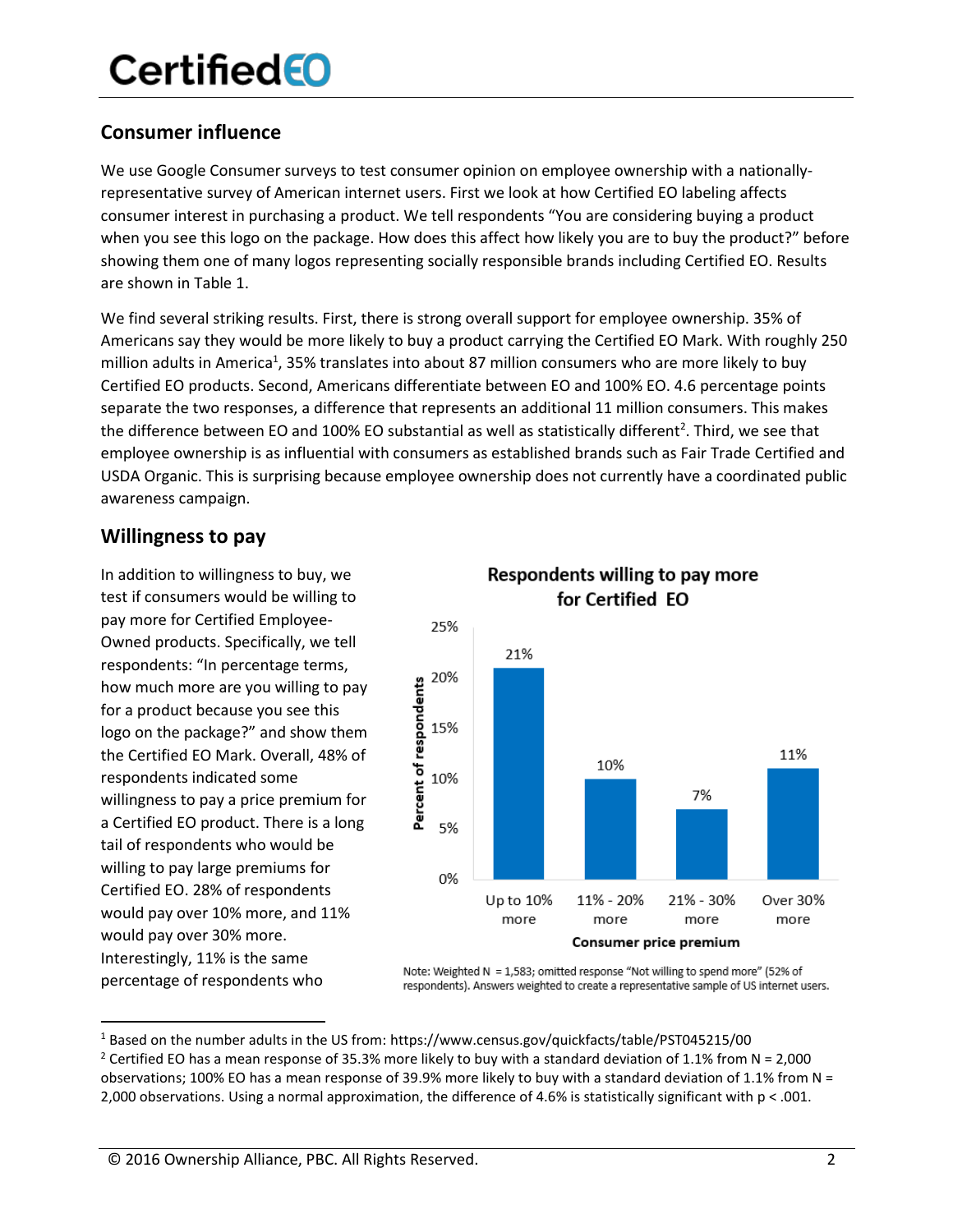# **Certified**

selected "5 – much more likely to buy" in the willingness to buy question. Taken together, this evidence points to the existence of a group of consumers who have a strong interest in EO. Today this group includes roughly 27 million American adults.

### **Practical implications**

In our survey consumers say they would be more likely to buy and would be willing to pay more for EO products, but how will that translate into real-world behavior? This same question has been asked of socially responsible purchasing behaviors more generally (see Carrigan and Attalla 2001 and Elliott and Freeman 2003 for examples). For decades, survey evidence has found that consumers express an interest in purchasing products that comply with a number of fair labor standards and sustainable practices. However, there have always been questions about how these responses translate into actual behavior.

Recent academic studies seeking to address this issue have demonstrated that consumers do indeed act on their stated support for socially responsible practices. Demand increases and price premiums have been found for Fair Trade Certified coffee, candles and towels made with fair labor standards (Dragusanu, Giovannucci, Nunn p. 14), sustainably produced timber (Galarraga, Markandya 2004 p.120), clothing made with fair labor standards, and many other consumer goods. While these studies do not directly test Certified EO labeling, they do demonstrate a general tendency for consumers to act on stated preferences for socially responsible products.

We can provide further clarity how consumer will react to Certified EO by using our consumer opinion polling to benchmark Certified EO against other brands that have been tested in the market. In our survey, we find that when we present the exact same audience with the exact same prompt, Certified EO has more positive influence on survey respondents than Fair Trade Certified. If this pattern holds in the market, then studies looking at Fair Trade Certified's effect on real-world behavior should give us a lower bound on what to expect from Certified EO.

Overall, Fair Trade Certified has been found to have a strong influence on consumer behavior. In a randomized controlled trial of Fair Trade labeling conducted at a large grocery chain, Hainmueller, Hiscox, and Sequeria (2015) find a nearly 10% increase in sales for coffee brands labeled as Fair Trade Certified, as compared to the exact same coffee sold in different stores with a placebo label. Additionally, they find that high-end coffee can increase price 8% without any change in demand, while low-end coffee saw sales decrease 30% after a 9% price increase. This suggests socially responsible brands only command a price premium in particular parts of the market. A follow-up experiment conducted on eBay found a 23% price premium for Fair Trade labeled coffee (Hiscox, Broukhim, Litwin 2011). More broadly, analysis of price scanner data from the UK finds an 11% price premium for Fair Trade coffee (Galarraga, Markandya 2004).

Based on the direct comparison to Fair Trade in our surveys, and the existing academic literature on consumer reactions to Fair Trade, we feel there is strong reason to believe Certified EO could have similar effects. While further study is required, the current evidence suggests that Certified EO labeling could increase sales by roughly 10% or lead to price premiums of between 9% – 23%. Either of these results would be of significant value to employee-owned companies.